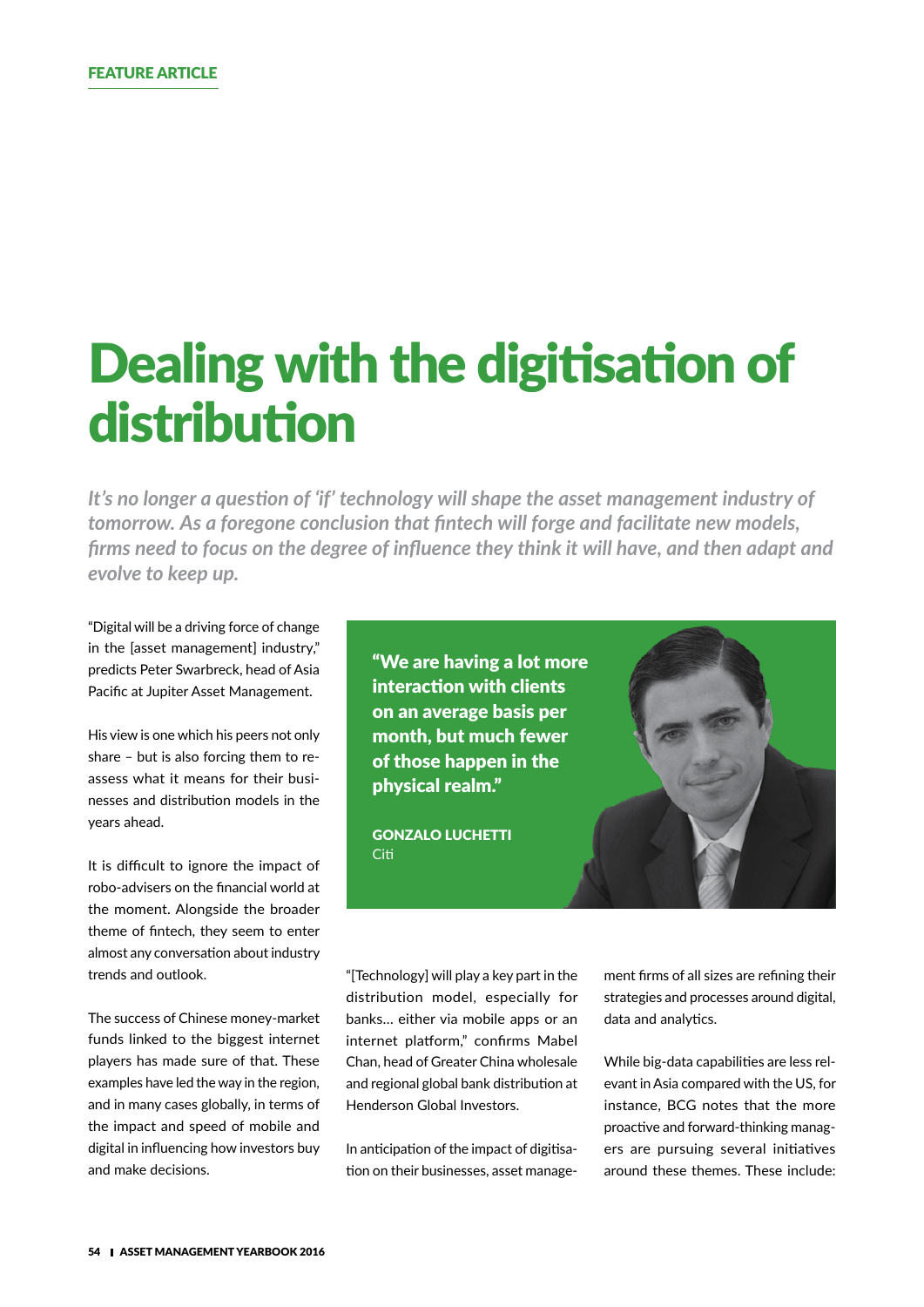"We are aware that 'low touch' self-directed clients may not see much value in an advisory service model. Hence, we have enhanced our digital channels."

> LUIGI VIGNOLA Bank Julius Baer

using client relationship management systems to track and understand preferences of distributors as well as advisers; continually crunching data from mutual fund and institutional mandates for product insights; and use datadriven insights such as transaction data and interaction history to prioritise products and create messaging for distribution campaigns.

With such changes also come a new way to segment clients going forward.

In this way, technology will open up the industry to more of the 'younger' population or frequent internet users, adds Chan at Henderson Global Investors, as well as to more professional investors who can make their investment choices.

### MAKING REAL IN-ROADS

Consulting firm A.T. Kearney forecasts that robo-advisors will manage USD300 billion in the US by the end of 2016, rising to USD2.2 trillion by 2020.

This is unlikely in itself to upset the status quo dramatically.

But the impact can be seen from activity over the past 12 months, with some of the leading fund houses moving into the robo-advisory space. These include: BlackRock's acquisition of US roboadviser FutureAdvisor; Fidelity's partnerships with Betterment and Learn-Vest; Schroders' stake in Nutmeg; and Aberdeen Asset Management's purchase of Parmenion Capital Partners.

Lennie Lim, managing director, regional head of Legg Mason in Asia, certainly sees robo-advisers as being more of a disruptor than some other people might. "If it provides a more economical option to our clients in terms of access to investment products, then we think it makes sense," he explains.

Technology will also enable investors to access intelligent information that they didn't have previously.

The US, for example, is getting much more technologically advanced in terms of performance-based ratings and investment advice, explains says Tobias Bland, chief executive officer of Enhanced Investment Products.

"A client can forward-plan effectively with some simple tools, and then opt for that allocation via a pre-selected set

of funds that would have been rated, picked over and chosen for their merits."

From his perspective, this is a welcome revolution within the investment landscape for funds. "Investors will be able to choose from a long list of ETFs with all asset classes covered an own bets in breed ETF at the touch of a button."

Despite the flurry of interest and activity around direct fund distribution, and the belief that technology will make the industry more efficient and cut out some of the middle-men, not everyone expects widespread disruption to current intermediary relationships.

Some of the concerns around direct distribution models include a risk of negatively impacting existing distribution partners, a lack of regulatory clarity, and the challenges relating to onboarding and servicing customers with more complex or tailored financial solutions. Further, there are question-marks over whether many of the emerging players in the fintech and robo-advisory space will achieve the scale necessary to sustain a profitable business.

## A NEW CLIENT EXPERIENCE

Alibaba is probably the best example of how to use internet and smartphone technology – both to trade as well as to simplify, rather than complicate, information exchange between companies and customers.

"You can bombard people with too much information because it is so easy to push it at them. The right digital content and connectivity will bring some great results," says Bland.

Inevitably, many asset managers are exploring various new ways to facilitate more access to information for clients,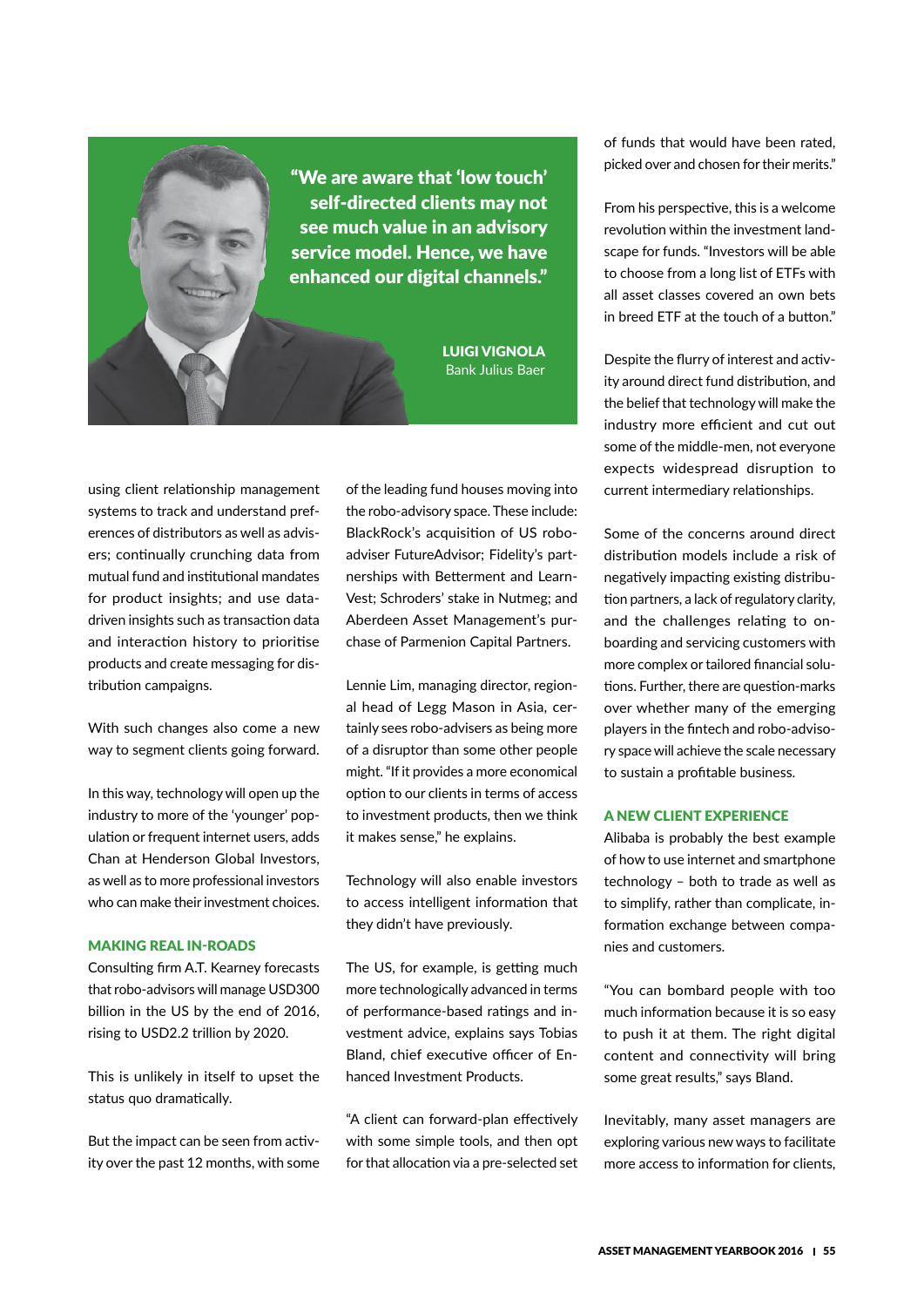## FEATURE ARTICLE

beyond traditional websites and emails. "Given that Asian investors tend to be dynamic and technology-focused, and they operate 24 hours a day, we are always thinking about how we can be more active in expressing what we do," says Lim at Legg Mason.

In Korea and Taiwan, for example, the demographics of a younger age group which is very tech savvy and well-educated means they want different ways to access information, he explains.

More specifically, adopting digital technologies and tools offers firms the potential to increase connectivity by creating investor communities, and providing portfolio analysis and education tools, for example.

In these ways, digitisation will enhance the value proposition of asset and wealth managers, which translates to greater client satisfaction and retention, says Jason Lai, founder and chief executive officer of Thirdrock Group.

"Firms should also leverage technology to drive performance and productivity through the automation and streamlining of processes like client on-boarding and trade execution," he adds.

"Human relationships and robo-advisers can co-exist. The technology helps with client fact finding to ensure investment suitability for each individual client."

RICHARD MAK Pictet



Ultimately, it is a client journey, explains Lim, in terms of the process that they go through in order to decide what to invest in and how to engage and access that information.

Distributors, too, have been embracing and investing heavily in digitisation as integral to the client experience.

For Citi, for example, this ranks highly among the essential differentiators of the offering to affluent and emerging affluent customers in Asia.

This is in line with the decreasing frequency – and interest – in terms of personal, in-branch engagement among many of these individuals. "We are having a lot more interaction with clients on an average basis per month, but much fewer of those happen in the physical realm," says Gonzalo Luchetti, Citi's Asia retail bank head.

This also ties in to the bank's strategy over the next five to 10 years to gradually change its network infrastructure geographically, including the 'urbanisation' of its retail business towards more specific hubs and a higher concentration of relationship managers (RMs).

Within the private wealth segment, meanwhile, banks are increasingly realising the need to quickly adapt, to deliver a multi-touch point, collaborative approach that delivers a tailored, high-value service.

This is required at the more self-directed end of the spectrum.

"We are aware that low-touch, selfdirected clients may not see much value in an advisory service model. Hence, we have enhanced our digital channels, so that RMs can easily access information and execute business quickly,"

"Alibaba is an example of how to use internet and smartphone technology to simplify rather than complicate information exchange between companies and customers."

> TOBIAS BLAND Enhanced Investment Products